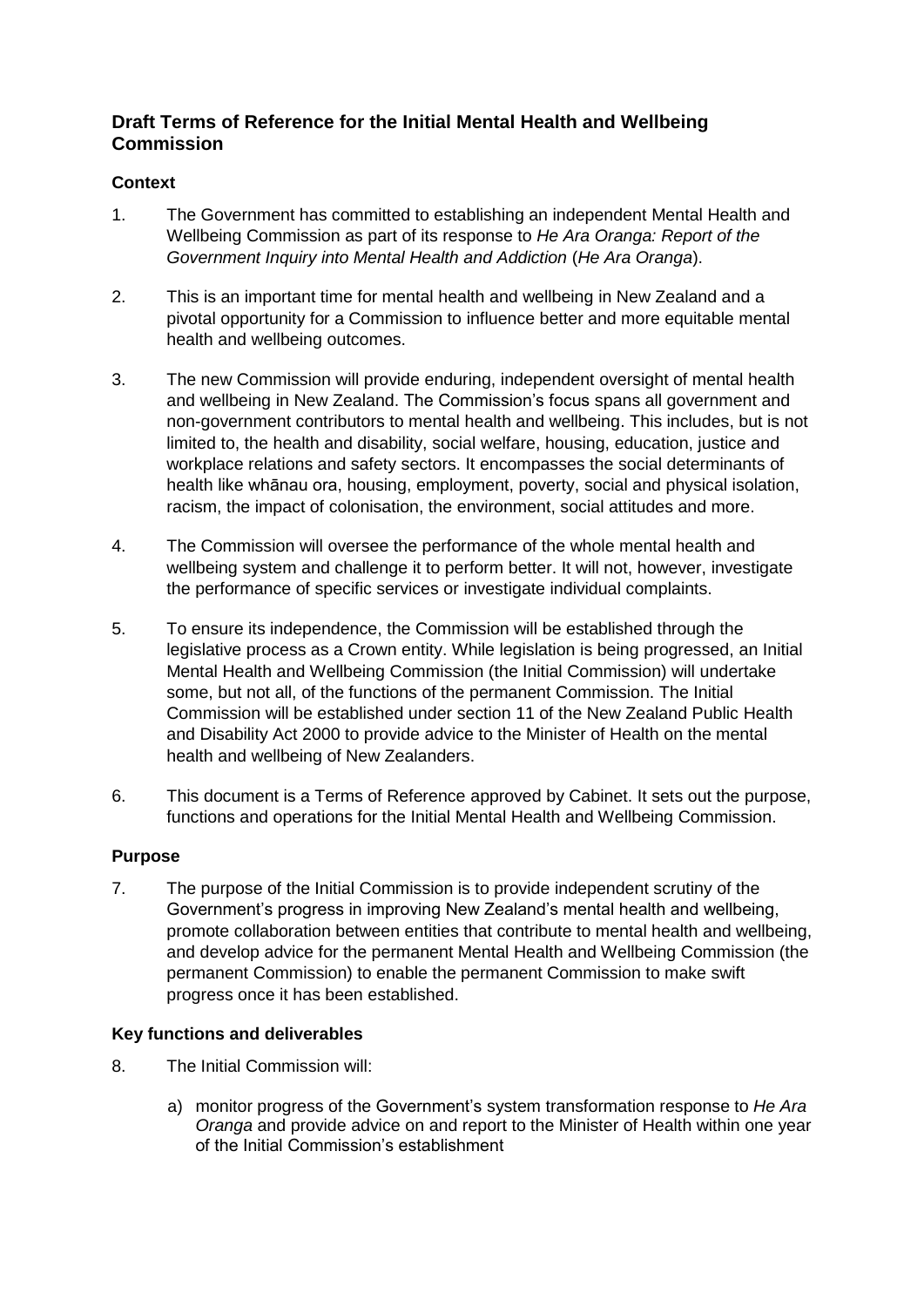- b) develop a draft outcomes and monitoring framework for mental health and wellbeing that would be suitable for the permanent Commission to consider adopting
- c) identify any gaps in information required to monitor performance under the draft framework and make recommendations to the Minister of Health on how these could be filled and by whom
- d) develop a draft work programme and potential operating model for consideration by the permanent Commission
- e) provide input on the establishment of the permanent Commission including its roles and powers
- f) develop and maintain relationships with and between key government and nongovernment entities that contribute to mental health and wellbeing, including those monitoring or contributing information on aspects of system performance.
- 9. The Initial Commission is not required to perform some functions that the permanent Commission will undertake, namely:
	- a) monitoring and reporting publicly on the state of New Zealand's mental health and wellbeing and emerging issues beyond progress with implementing Government's response to *He Ara Oranga*
	- b) advocating for improvements to the mental health and wellbeing system beyond those that are being undertaken in response to *He Ara Oranga*.
- 10. The Initial Commission will not be required to investigate or advocate on individual incidents or cases. If it becomes aware of such cases requiring consideration, it will refer these to the appropriate agencies, for example, the Health and Disability Commissioner or other relevant authorities.

# **Approach**

- 11. In carrying out its functions, the Initial Commission will:
	- a) undertake its tasks in a manner consistent with Te Tiriti O Waitangi including by having a direct relationship with iwi, and working directly with whānau and community
	- b) ensure a wide range of perspectives inform the draft mental health and wellbeing outcomes and monitoring framework including:
		- whānau Māori
		- people with lived-experience of mental health and addiction and their families, whānau and caregivers
		- disabled people
		- Pacific peoples
		- rainbow communities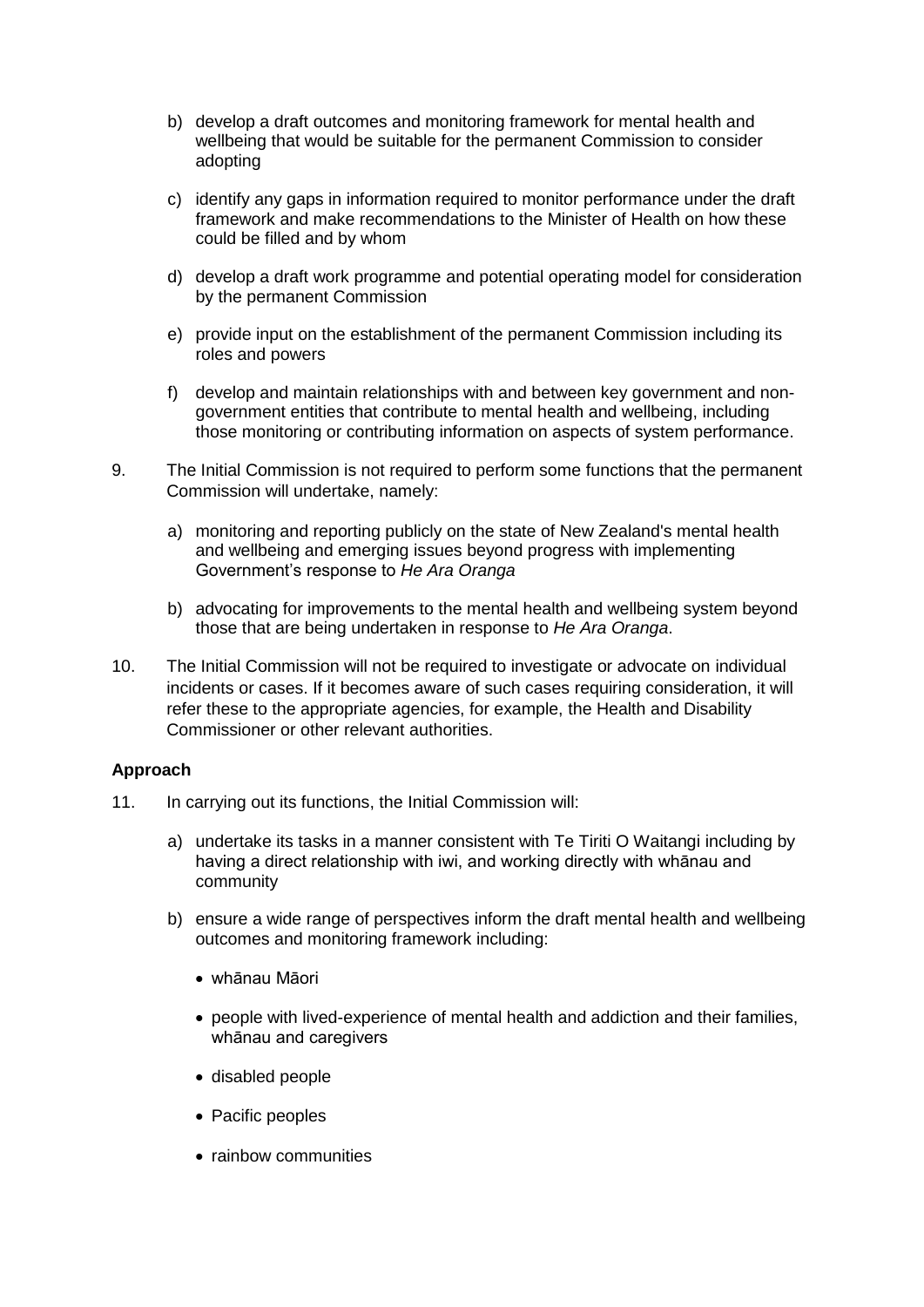- other groups with disproportionally poorer mental health and wellbeing outcomes.
- c) engage with agencies that undertake oversight and monitoring functions covering aspects of mental health and wellbeing to draw on existing thinking, align outcomes and monitoring frameworks, and facilitate efficient information sharing as much as possible
- d) engage with government agencies that may need to provide data and other information to the permanent Commission to understand what is readily available and what may require future investment
- e) coordinate with, but not duplicate, other entities with similar roles, including but not limited to the Ministry of Health, the Health and Disability Commissioner, the Office of the Ombudsman, the Office of the Privacy Commissioner, the Human Rights Commission and the Office of the Children's Commissioner
- f) work in a way that is consistent with New Zealand's commitments under the Convention on the Rights of Persons with Disabilities, including the principle that disabled people should have full and effective participation and inclusion in society.
- 12. The Government expects that government departments and Crown entities will collaborate with the Initial Commission, as far as they can while upholding their legal and ethical responsibilities. They are expected to supply the information in a useful format and timely manner to the Initial Commission so the Initial Commission can carry out its functions. This includes quarterly reports from the Ministry of Health to the Initial Commission on progress in delivering its contribution to the Government's response to *He Ara Oranga*.

#### **Independent advice and comment**

- 13. The Initial Commission will provide independent advice to the Minister of Health.
- 14. The Initial Commission is expected to meet with the Minister of Health before starting its work to discuss these Terms of Reference, its intended work programme and deliverables.
- 15. The Minister of Health may request advice from the Initial Commission on specific matters and direct the Initial Commission to have regard to specific policies relating to mental health and wellbeing. The Initial Commission may also propose matters for its work programme.
- 16. The Initial Commission is expected to meet with the Minister of Health monthly (or as agreed between the Minister and Chair) to provide information as its work progresses, and act in accordance with a "no surprises" approach.
- 17. The Minister may forward information from the Initial Commission to relevant portfolio Ministers.
- 18. The reporting timeframe for the Initial Commission's report on the Government's response to *He Ara Oranga* can be extended if the Minister of Health agrees.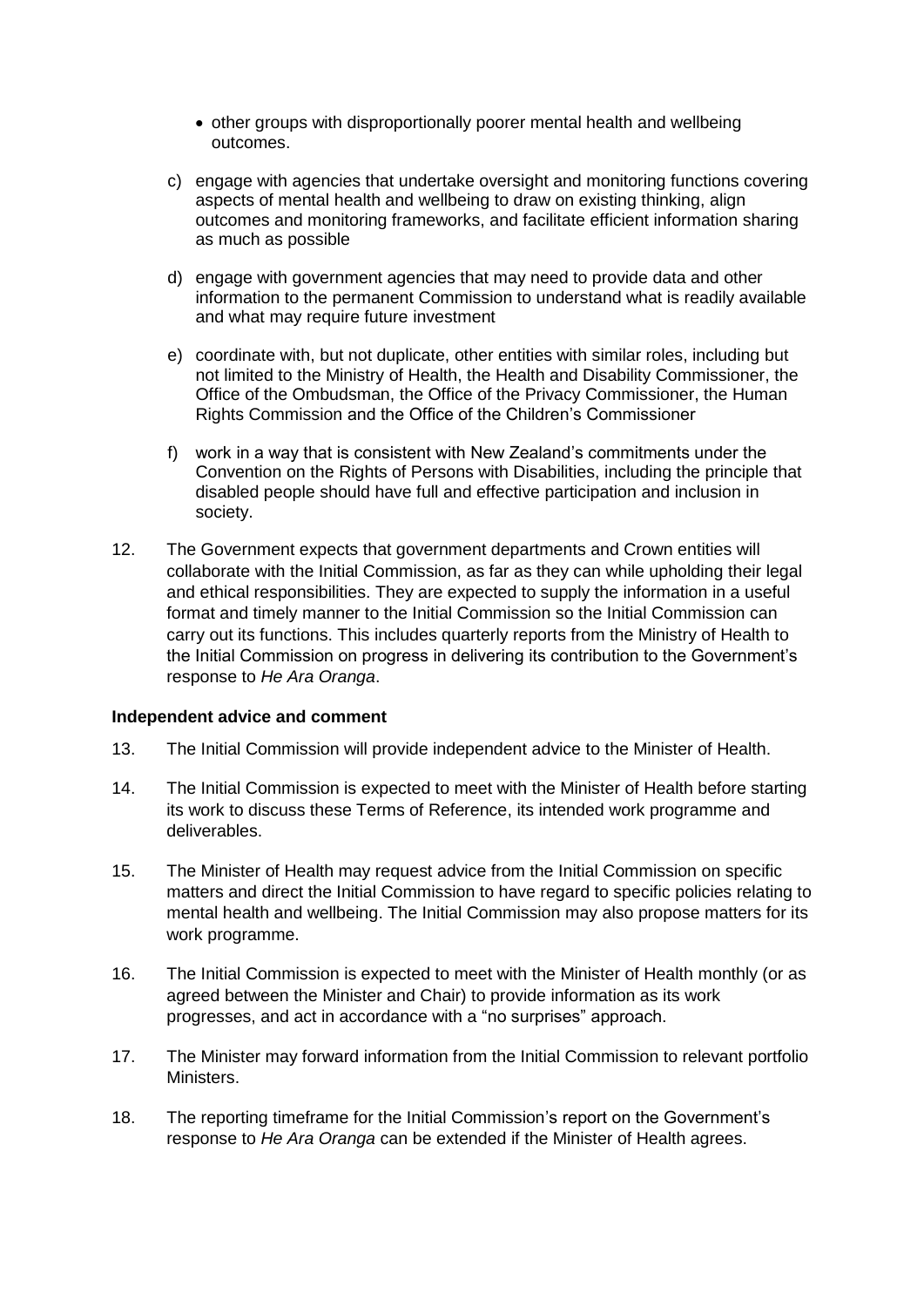19. The Initial Commission is accountable to the Minister of Health and is expected to act consistently with the objectives and functions set out in these Terms of Reference, and, perform the functions efficiently and effectively, and consistently with the spirit of service to the public, and in collaboration with other entities where practicable.

# **Membership**

- 20. The Initial Commission will consist of a Chairperson (the Chair) and up to four members appointed by Cabinet and accountable to the Minister of Health.
- 21. Members are required to possess the appropriate knowledge, skills, and experience to carry out their role. Members are required to be widely respected as subject matter experts or authorities in mental health and wellbeing, and have the necessary personal expertise and ability to provide independent, strategic assessments of mental health and wellbeing issues. They will not act as advocates or representatives of a particular interest or sector group.
- 22. Collectively the intended members of the Initial Commission should possess the following expertise and attributes:
	- a) in-depth understanding of mental health and addiction issues, services and support
	- b) understanding, knowledge and experience in Te Ao Māori (Māori world) practices, protocols, values and beliefs and capability in te reo Māori
	- c) lived experience of mental health and addiction issues
	- d) experience in leading or influencing complex systems
	- e) an understanding of wider contributors to mental health and wellbeing such as housing, education, justice and workplace relations and safety sectors, as well as social determinants like whānau ora, housing, employment, poverty, the environment, social and physical isolation, racism, the impact of colonisation, social attitudes and more
	- f) gender, age and ethnicity balance.
- 23. In addition, the following are key attributes for the Chair of the Initial Commission:
	- a) experience in a public-facing role
	- b) governance experience
	- c) familiarity with machinery of government and government processes.
- 24. Members are responsible for declaring any real or potential conflict of interest to the Initial Commission, as soon as the conflict arises.
- 25. Members must ensure that they do not let advocacy of particular interests override or undermine their responsibilities or duties as members of the Initial Commission.
- 26. The Initial Commission is expected to work closely with the Mental Health Commissioner.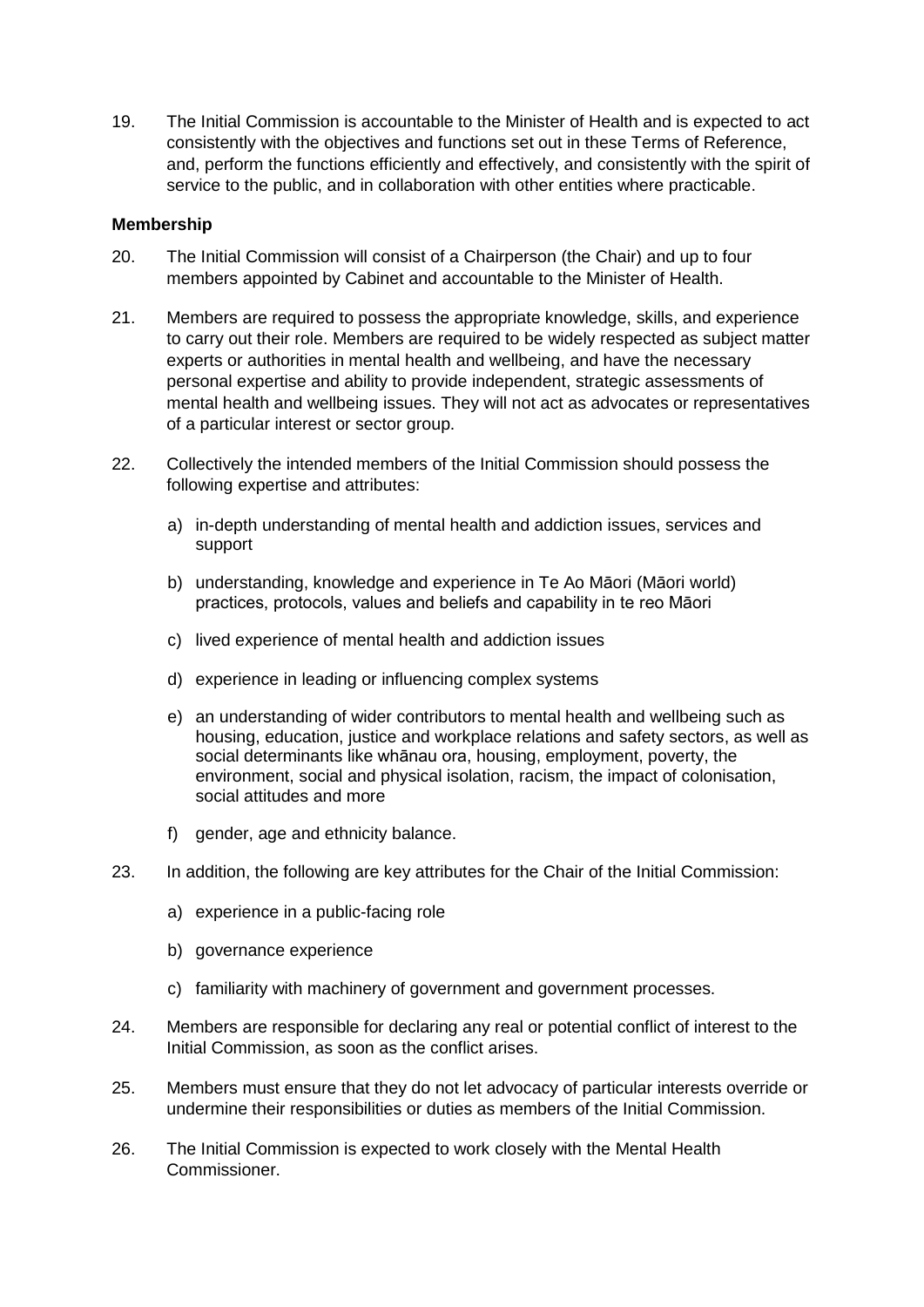# **Operations**

- 27. The Initial Commission is expected to meet regularly to carry out its functions. The scheduling of these processes will be determined by the Chair and Members subject to budgetary constraints.
- 28. The Initial Commission will operate on the basis of consensus and, where it is not possible to achieve a consensus, on the basis of majority vote with the Chair having the final casting vote.
- 29. The Chair will determine the meeting processes. Members who are unable to attend a meeting of the Initial Commission cannot be represented by a substitute or proxy.
- 30. The Initial Commission will be supported by a dedicated Secretariat. The role of the Secretariat is to prepare a range of resources and materials at the direction of the Initial Commission to support its work.
- 31. As a Ministerial Committee the Initial Commission cannot be an employer or enter into contracts. The Ministry of Health will be the managing agency for the Initial Commission and will be responsible for employing the Secretariat and contracting for work on behalf of the Initial Commission.
- 32. The Head of Secretariat will be appointed by the Director-General of Health in consultation with the Chair of the Initial Commission. The Head of Secretariat is accountable to the Chair of the Initial Commission for delivery of the Initial Commission's work programme and to the Director-General of Health for employment and budget matters.
- 33. Secretariat staff may include subject matter specialists seconded from the Ministry of Health and other relevant agencies. Secretariat staff will report to the Head of Secretariat.
- 34. The Director-General of Health and the Chair of the Initial Commission will meet regularly to ensure that the Initial Commission's work programme is well supported and to keep each other well informed of relevant work and issues.

# **Public statements**

35. Only the Chair is authorised to comment publicly on matters connected with the Initial Commission, and where appropriate, the Chair will advise the Minister of Health in advance. The Chair may delegate comment to other members.

# **General Confidentiality Requirements**

- 36. In order for the Initial Commission to operate effectively, members must maintain the confidence of the Initial Commission, including maintaining confidentiality of matters discussed at meetings, and any information or documents (not otherwise publicly available) provided to it.
- 37. Disclosure of Initial Commission business to anyone outside the Initial Commission must be on the decision of the Initial Commission or at the discretion of the Chair when the Initial Commission is unable to meet. The release or withholding of